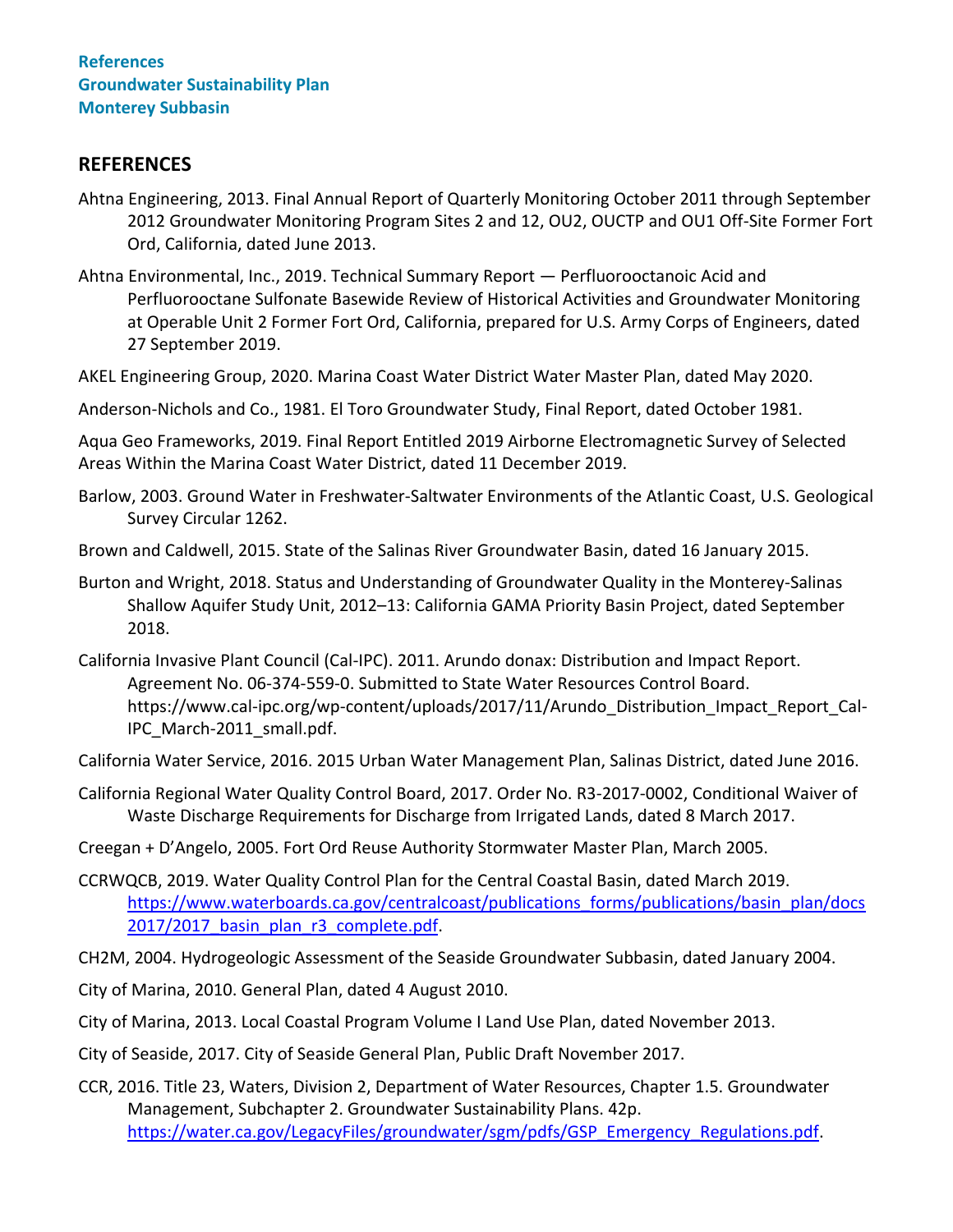CWC (California Water Code). 2014.

https://leginfo.legislature.ca.gov/faces/codesTOCSelected.xhtml?tocCode=WAT&tocTitle=+Water +Code+-+WAT.

- Denise Duffy & Associates, Inc., 2014. Proposition 84 IRWM Plan Update, dated 18 April 2014.
- Department of Finance, 2020. E-1 Population Estimates for Cities, Counties, and the State January 1, 2019 and 2020, dated May 2020.
- Dupre, 1990. Maps Showing Geology and Liquefaction Susceptibility of Quaternary Deposits in the Monterey, Seaside, Spreckels, and Carmel Valley Quadrangles, Monterey County, California, dated 4 June 1990.
- Durbin, 1974. Digital Simulation of the Effects of Urbanization on Runoff in the Upper Santa Ana Valley, California. U.S. Geological Survey Water Resources Investigations. no.73-41. <https://pubs.usgs.gov/wri/1973/0041/report.pdf>
- Durbin, 1978. Two-Dimensional and Three-Dimensional Digital Flow Models for the Salinas Valley Ground-Water Basin, California, dated November 1978.
- Durbin, 2007. Groundwater Flow and Transport Model Seaside Groundwater Basin Monterey County, California, dated 26 October 2007.
- DWR, 1946. Salinas Basin Investigation Summary Report (Bulletin No. 52-B), dated January 1946.
- DWR, 1973. Sea Water Intrusion, Lower Salinas Valley, Monterey County, dated July 1973.
- DWR, 2004. Bulletin 118 Basin Description: Salinas Valley Groundwater Basin, 180-400 Foot Aquifer Subbasin, dated 27 February 2004.
- DWR, 2016a. Best Management Practices for the Sustainable Management of Groundwater Hydrogeologic Conceptual Model, dated 30 December 2016.
- DWR, 2016b. Best Management Practices for the Sustainable Management of Groundwater -Monitoring Networks and Identification of Data Gaps, dated December 2016.
- DWR, 2016c. California's Groundwater. Bulletin 118 Interim Update 2016.
- DWR. 2017. Best Management Practices for the Sustainable Management of Groundwater Sustainable Management Criteria, draft dated November 2017.
- DWR, 2018. Guidance Document for the Sustainable Management of Groundwater Guidance for Climate Change Data Use During Groundwater Sustainability Plan Development, dated July 2018.
- DWR, 2020a. DWR climate change datasets, available online at [https://data.cnra.ca.gov/dataset/sgma](https://data.cnra.ca.gov/dataset/sgma-climate-change-resources)[climate-change-resources.](https://data.cnra.ca.gov/dataset/sgma-climate-change-resources)
- EKI Environment & Water, Inc., 2019. Fresh Groundwater in Dune Sand and 180-Foot Aquifer Zones South of Salinas River, 180/400 Foot Aquifer & Monterey Subbasins, dated 20 December 2019.
- EKI, 2020. Water Supply Alternatives Study, Former Fort Ord Area, Monterey, CA, prepared for the Marina Coast Water District, June 2020.
- EMC Planning Group Inc, 2012. Final Reassessment Report, Fort Ord Reuse Plan Reassessment, dated 14 December 2012.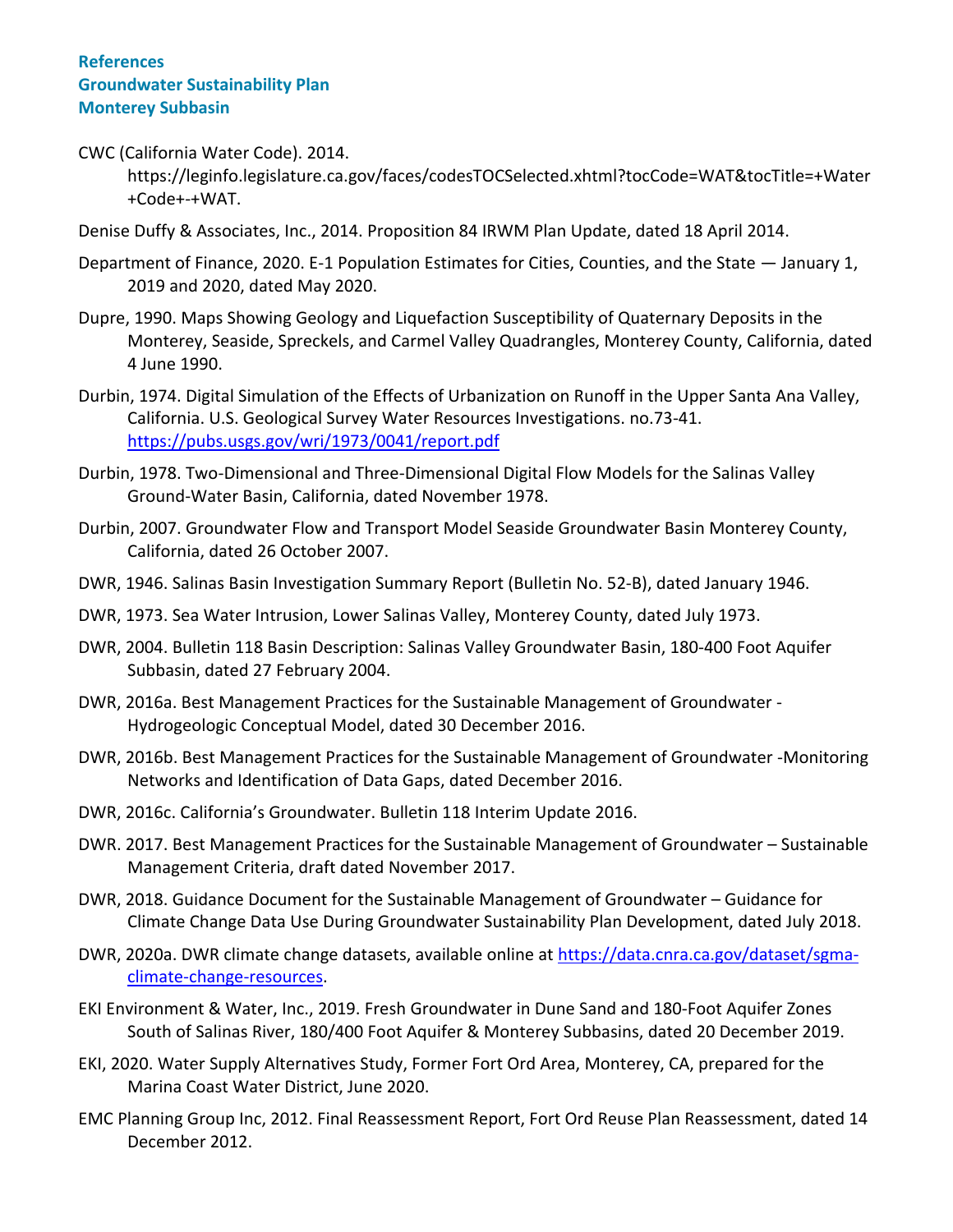- Feeney, 2007. Seaside Groundwater Basin Watermaster Seawater Sentinel Wells Project, dated October 2007.
- Feeney, 2003. Deep Aquifer Investigation—Hydrogeologic Data Inventory, Review, Interpretation and Implications, dated 31 March 2003.
- Feikert, 2001. How Land-Use Affects Sediment Yields and Surface Runoff in a Small Semi-arid Watersheds, A Case Study of the El Toro Watershed, dated May 22, 2001. [http://science.csumb.edu/~ccows/ccows/pubs/capstones/BFeikert\\_FinalThesis.pdf](http://science.csumb.edu/~ccows/ccows/pubs/capstones/BFeikert_FinalThesis.pdf)
- FORA, 2007. FORA Board Resolution No. 07-10, dated May 2007.
- Fugro, 1996. Additional Hydrogeologic Update, El Toro Area, Monterey County, California, dated February 1996.
- Geosyntec Consultants, 2007. El Toro Groundwater Study, dated July 2007.
- Geosyntec, 2010. Geologic Map and Cross-Sections from El Toro to Salinas Valley, dated June 2010.
- Greene, 1970. Geology of Southern Monterey Basin and Its Relationship to the Ground Water Basin and Salt Water Intrusion, U.S. Geological Survey Open-File Report 70-141.
- Greene, 1977. Geology of the Monterey Bay Region, California, U.S. Geological Survey Open-File Report 77-718.
- Hanson et al., 2002. Geohydrology of a Deep-Aquifer Monitoring-Well Site at Marina, Monterey County, California, dated January 2002.
- Harding ESE, 2001. Hydrogeologic Investigation of the Salinas Valley Basin in the Vicinity of Fort Ord and Marina, Salinas Valley, California, dated 12 April 2001.
- Hartwell et al., 2016. Offshore and Onshore Geology and Geomorphology, Offshore of Monterey Map Area, California, U.S. Geological Survey Open-File Report 2016-1110, p. 10.
- HLA, Basewide Hydrogeologic Characterization, Fort Ord, California, U.S. Department of the Army, dated June 10, 1994.
- HLA, 1999. Draft Final OU 2 Plume Delineation Investigation Report, dated 11 February 1999.
- HydroMetrics, 2009. Seaside Groundwater Basin Modeling and Protective Groundwater Elevations, dated November 2009.
- ICF, 2019. Fort Ord Multi-Species Habitat Conservation Plan, dated September 2019.
- Johnson et al., 2016. Local (Offshore of Monterey Map Area) and Regional (Offshore from Pigeon Point to Southern Monterey Bay) Shallow-Subsurface Geology and Structure, California, U.S. Geological Survey Open-File Report 2016-1110, p. 9.
- Jordan et al., Analysis of Aquifer Response, Groundwater Flow, and Plume Evolution at Site OU 1, Former Fort Ord, California, Lawrence Berkeley National Laboratory, dated February 21, 2005.
- Kennedy/Jenks Consultants, 2004. Hydrostratigraphic Analysis of the Northern Salinas Valley, dated 14 May 2004.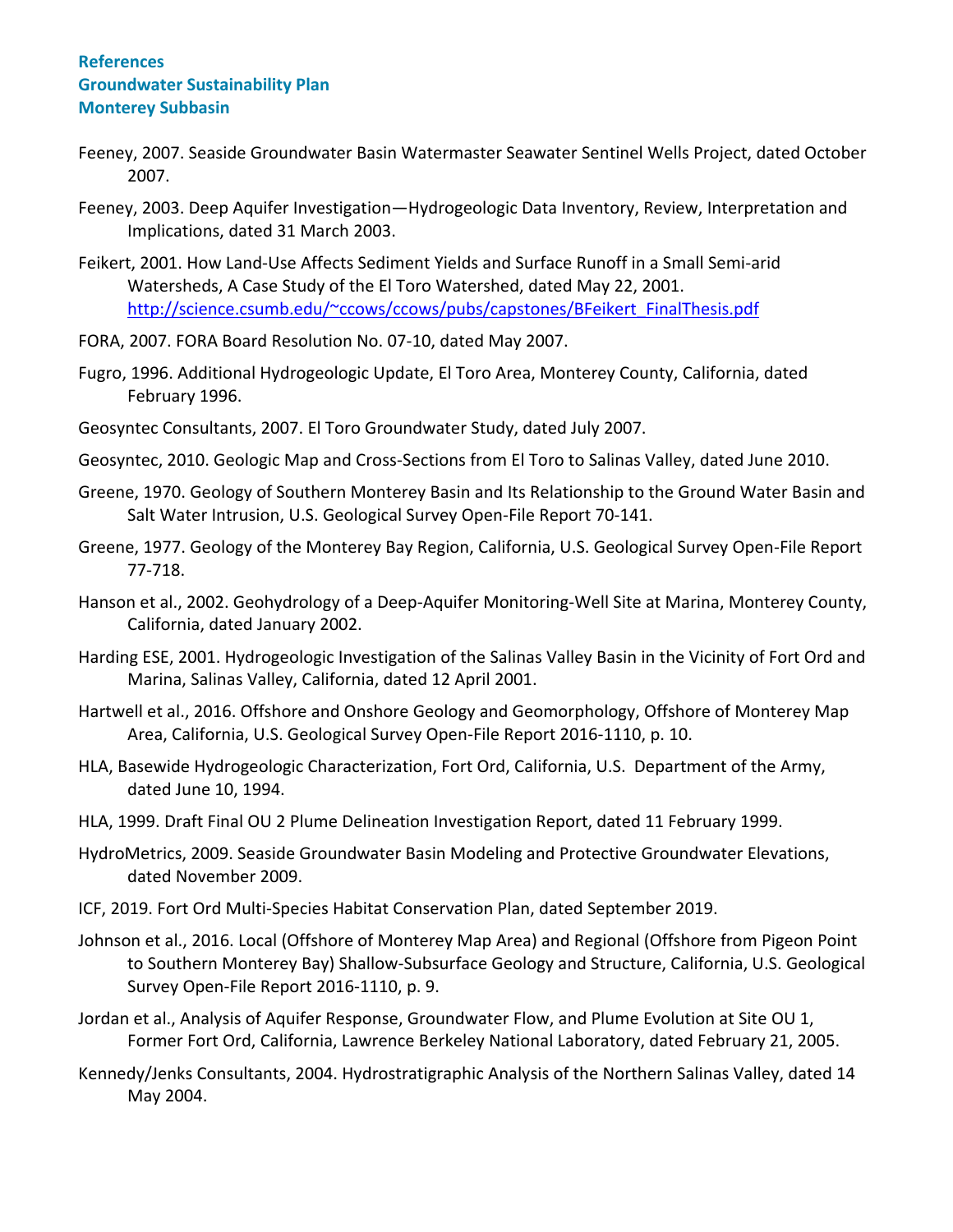- Kulongoski and Belitz, 2005. Ground-Water Quality Data in the Monterey Bay and Salinas Valley Basins, California, 2005 - Results from the California GAMA Program.
- M1W, 2018. Monterey One Water Progress Report on Pure Water Monterey Expansion, May 10, 2018
- MACTEC Engineering and Consulting, Final Operable Unit Carbon Tetrachloride Plume Groundwater Remedial Investigation/Feasibility Study Former Fort Ord, California Volume 1 - Remedial Investigation, dated May 19, 2006.
- MCWD, 2019. MCWD Production Well Pump Test Results, provided by MCWD Staff on September 18, 2019.
- RBF, 2003. Regional Urban Recycled Water Distribution Project Report.
- Schaaf & Wheeler, 2016. 2015 Urban Water Management Plan, Marina Coast Water District, dated June 2016.
- Schaaf & Wheeler, 2021. 2020 Urban Water Management Plan, Marina Coast Water District, dated June 2021.
- MCWRA; LSCE, 2006. Monterey County Groundwater Management plan, dated May 2006.
- MCWRA, 2015. CASGEM Monitoring Plan for High and Medium Priority Basins in the Salinas Valley Groundwater Basin, dated 10 March 2015.
- MCWRA, 2016. Salinas River Stream Maintenance Program Permit Application Supplemental Attachment. 299 p.
- MCWRA, 2017. Recommendations to Address the Expansion of Seawater Intrusion in the Salinas Valley Groundwater Basin, dated October 2017.
- MCWRA, 2018. Deep Aquifers Roundtable Meeting, dated 9 March 2018.
- MCWRA, 2019. Salinas River Long-Term Management Plan. [http://www.salinasrivermanagementprogram.org/ltmp\\_doc.html](http://www.salinasrivermanagementprogram.org/ltmp_doc.html)
- MCWRA/MCWD, 1996. Annexation Agreement and Groundwater Mitigation Framework for Marina Area Land, dated March 1996.
- MCWRA/U.S. Army, 1993. Agreement No. A-06404 Agreement between the United States of America and the Monterey County Water Resources Agency Concerning Annexation of the Fort Ord Into Zones 2 and 2A of the Monterey County Water Resources Agency, dated September 1993.
- Monterey County, 2010. 2010 Monterey County General Plan, Adopted October 26, 2010.
- Monterey County, 2018. Greater Monterey County Integrated Regional Water Management Plan Adopted April 2013, Updated September 2018.
- Montgomery & Associates, 2019. Water Year 2019 Seawater Intrusion Analysis Report Seaside Basin, Monterey County California, dated 25 November 2019.
- MPMWD, 2012. Monterey Peninsula Water Management District CASGEM Monitoring Plan, dated 18 April 2012.
- Muir, 1982. Groundwater in the Seaside Area Monterey County California, dated September 1982.